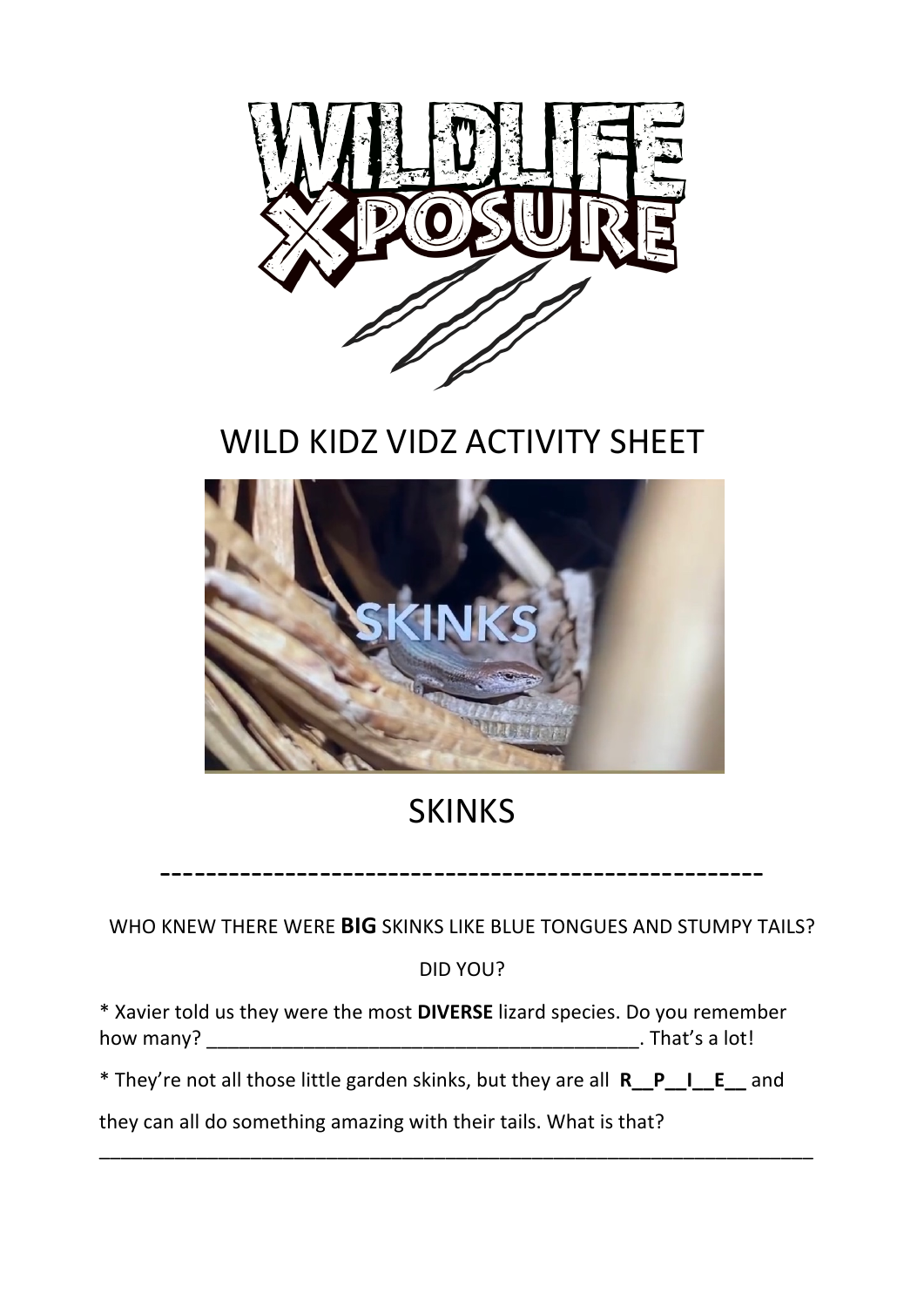\* How is that a useful thing?

\* Many different species of skinks are now **ENDANGERED** due to 

\* In Summer you can always find a skink or 2 out in the sun, but in Winter they are nowhere to be seen, Why?

\_\_\_\_\_\_\_\_\_\_\_\_\_\_\_\_\_\_\_\_\_\_\_\_\_\_\_\_\_\_\_\_\_\_\_\_\_\_\_\_\_\_\_\_\_\_\_\_\_\_\_\_\_\_\_\_\_\_\_\_\_\_\_\_\_\_\_

\_\_\_\_\_\_\_\_\_\_\_\_\_\_\_\_\_\_\_\_\_\_\_\_\_\_\_\_\_\_\_\_\_\_\_\_\_\_\_\_\_\_\_\_\_\_\_\_\_\_\_\_\_\_\_\_\_\_\_\_\_\_\_\_\_\_\_

\_\_\_\_\_\_\_\_\_\_\_\_\_\_\_\_\_\_\_\_\_\_\_\_\_\_\_\_\_\_\_\_\_\_\_\_\_\_\_\_\_\_\_\_\_\_\_\_\_\_\_\_\_\_\_\_\_\_\_\_\_\_\_\_\_\_

\_\_\_\_\_\_\_\_\_\_\_\_\_\_\_\_\_\_\_\_\_\_\_\_\_\_\_\_\_\_\_\_\_\_\_\_\_\_\_\_\_\_\_\_\_\_\_\_\_\_\_\_\_\_\_\_\_\_\_\_\_\_\_\_\_\_

\* Skinks are officially classified as being **ECTO\_H\_R\_I\_.** 

\* What kinds of things do these **OMNIVORES** eat? 

\* Have you ever picked up a blue tongue lizard? What do they do to try to scare you off? 

\_\_\_\_\_\_\_\_\_\_\_\_\_\_\_\_\_\_\_\_\_\_\_\_\_\_\_\_\_\_\_\_\_\_\_\_\_\_\_\_\_\_\_\_\_\_\_\_\_\_\_\_\_\_\_\_\_\_\_\_\_\_\_\_\_\_\_

\_\_\_\_\_\_\_\_\_\_\_\_\_\_\_\_\_\_\_\_\_\_\_\_\_\_\_\_\_\_\_\_\_\_\_\_\_\_\_\_\_\_\_\_\_\_\_\_\_\_\_\_\_\_\_\_\_\_\_\_\_\_\_\_\_\_\_

\_\_\_\_\_\_\_\_\_\_\_\_\_\_\_\_\_\_\_\_\_\_\_\_\_\_\_\_\_\_\_\_\_\_\_\_\_\_\_\_\_\_\_\_\_\_\_\_\_\_\_\_\_\_\_\_\_\_\_\_\_\_\_\_\_\_\_

\* Stumpy tails or Shingleback have some interesting **ADAPTATIONS** for living in harsh dry environments. How do these features help?

Their SCALES \_\_\_\_\_\_\_\_\_\_\_\_\_\_\_\_\_\_\_\_\_\_\_\_\_\_\_\_\_\_\_\_\_\_\_\_\_\_\_\_\_\_\_\_\_\_\_\_\_\_\_\_\_\_\_\_

Their TAILS **Their TAILS** 

## LET'S GO SHOPPING!

What do we need to keep a skink as a pet? Let's draw it all, (or find a picture) **and label it.**

**(Remember you cannot take one from their natural habitat)**